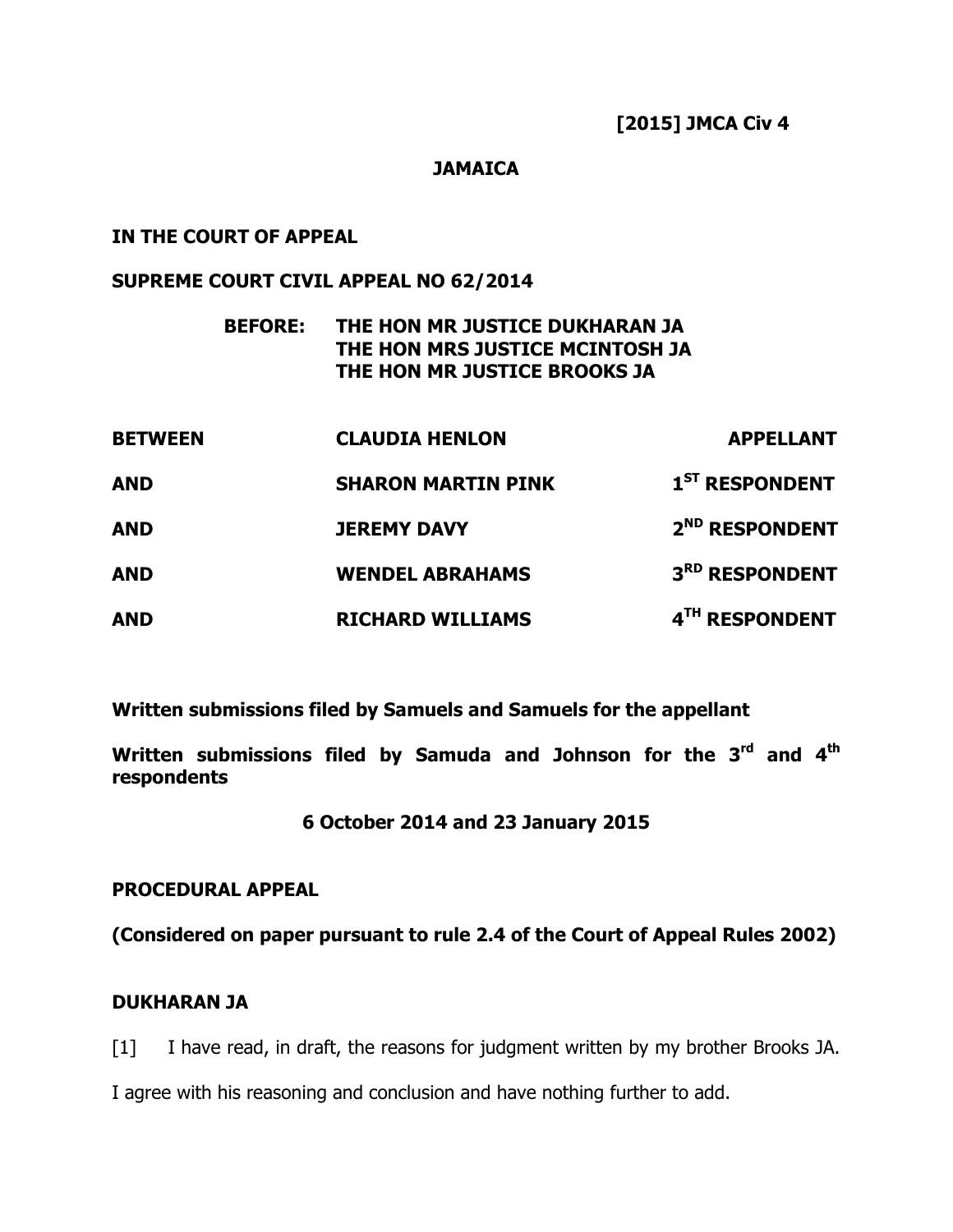#### **McINTOSH JA**

[2] I too have read the draft judgment of Brooks JA and agree that this appeal should be dismissed for the reasons he has given.

### **BROOKS JA**

[3] In this procedural appeal, Ms Claudia Henlon, complains that Batts J, when the trial of her claim came on for hearing on 3 July 2014, erred when he refused to enter judgment in default of acknowledgment of service against, Mr Richard Williams, one of the four defendants to the claim. The learned judge instead ordered, on the application of Mr Williams' counsel, that the issue of whether judgment in default should be entered against Mr Williams, should be resolved in chambers.

[4] The learned judge did so despite having, at the same hearing, ordered that default judgments should be entered against two other defendants, Ms Sharon Martin Pink and Mr Jeremy Davy. Although both Ms Pink and a fourth defendant, Mr Wendel Abrahams, had filed acknowledgments of service, only Mr Abrahams, of the four defendants, had filed a defence to the claim. At the hearing, however, Mr Abrahams' counsel said that he represented Mr Williams as well.

[5] One of the major grounds of the appeal is that counsel for Mr Abrahams had no standing on which he could have made an application for an adjournment on Mr Williams' behalf. The complaint is that the application was made without Mr Williams having entered an acknowledgment of service and without a notice of an application, as is required by part 11 of the Civil Procedure Rules (CPR).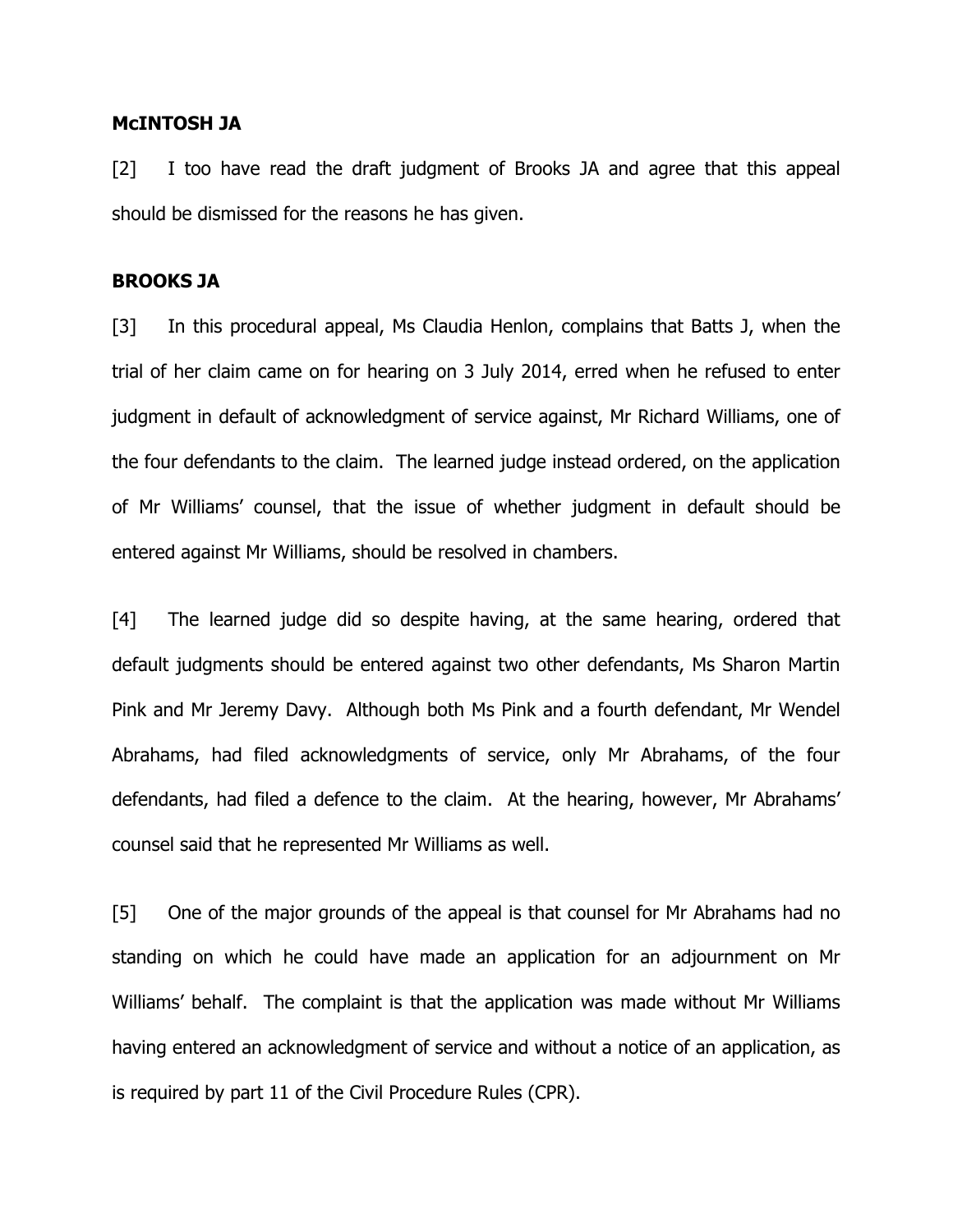#### **Background**

[6] Ms Henlon's claim arose from a collision that occurred on 10 March 2005 between two motor vehicles. She was a passenger in one of the vehicles and alleges that she was injured in the collision. On 13 December 2005, she filed a claim against the respective owners and drivers of both vehicles. Ms Martin Pink and Mr Davy were the owner and driver respectively of the vehicle in which Ms Henlon was a passenger, while Mr Abrahams and Mr Williams were the owner and driver respectively of the other vehicle. Ms Henlon alleged negligence against both drivers. The issue of liability does not arise for discussion in this appeal.

[7] Affidavits of service were filed in respect of all four defendants. As mentioned above, acknowledgments of service were respectively filed in respect of Ms Martin Pink and Mr Abrahams. In the defence filed on his behalf Mr Abrahams asserted that the collision was caused solely, or contributed to by Mr Davy's negligence. Mr Abrahams also asserted that Ms Henlon was either wholly or partly responsible for her injuries and loss. Curiously, although no acknowledgment of service or defence was filed in respect of Mr Williams, an ancillary claim was filed on behalf of both Mr Abrahams and Mr Williams claiming, among other things, an indemnity against both Ms Martin Pink and Mr Davy. The indemnity was claimed in the event that Messrs Abrahams and Williams were fixed with any liability arising from Ms Henlon's claim.

[8] Ms Henlon's attorneys-at-law made requests for the registry to enter judgments in default but certain requisitions by the registrar were apparently not addressed and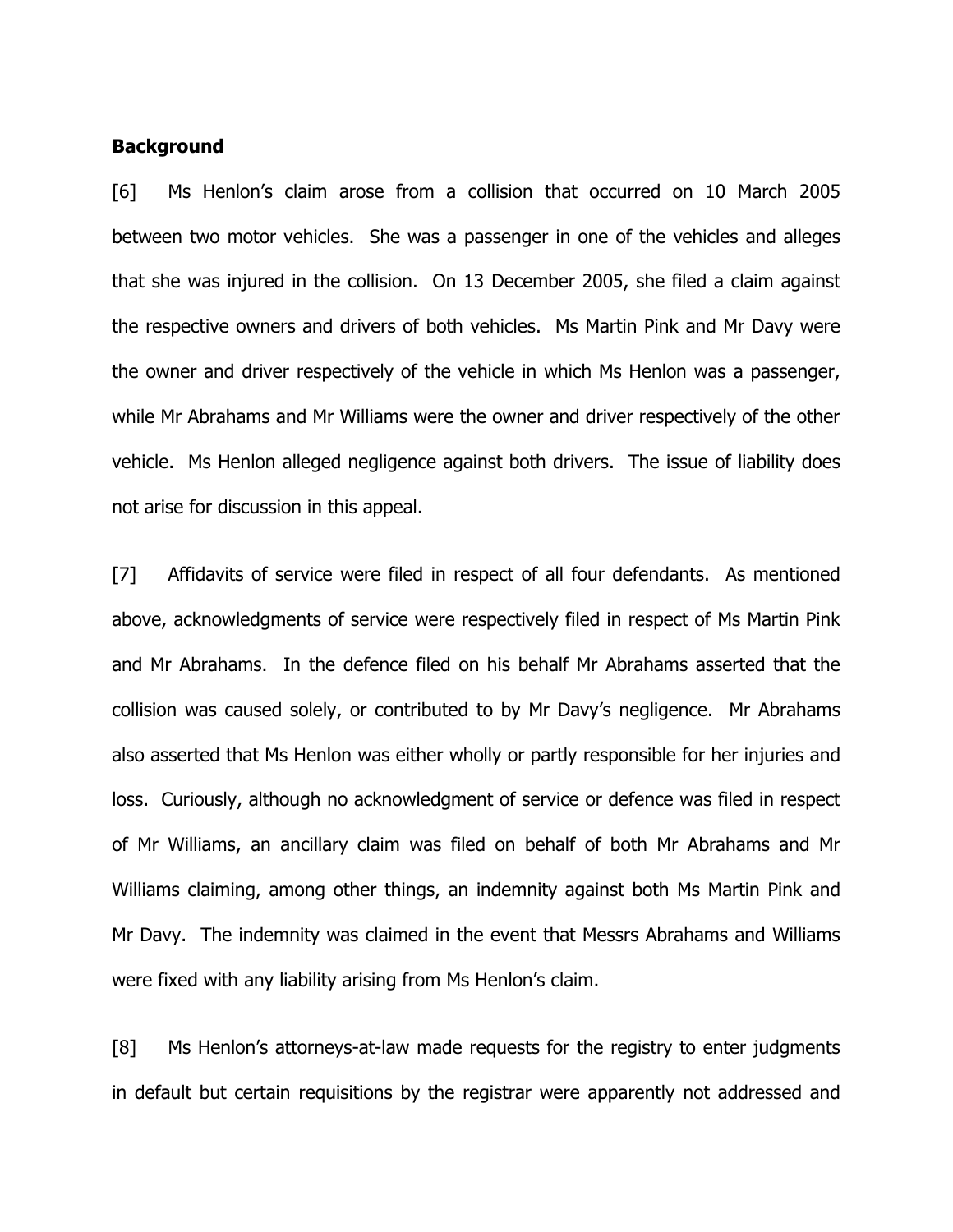the judgments were not entered. The claim then went before various judges for case management.

[9] Both the claim and ancillary claim were the subject of case management conferences and a pre-trial review but the anomaly with respect to Mr Williams' position was not corrected. It was after at least two adjournments of the subsequently scheduled trial, that the matter came on for trial before Batts J. It was at that time, according to learned counsel for Ms Henlon, Mr Raymond Samuels, that counsel for Mr Williams made an application for the production and cross-examination of the person who had served Mr Williams. Before taking any evidence in respect of the claim, the learned judge adjourned the trial, again, according to Mr Samuels, in order for the issue of service to be dealt with before a judge in chambers.

### **The grounds of appeal**

[10] Although Mr Samuels filed several grounds of appeal, the issues raised by the grounds have been aptly and helpfully condensed by him into four questions posed for this court's consideration. The questions are set out in his supplemental written submissions as follows:

> "3. Firstly, did the Learned [Trial] Judge in the absence of the  $1^{st}$ ,  $2^{nd}$  and  $4^{th}$  Defendants exercise his discretion judicially in entering Judgment against the  $1<sup>st</sup>$  and  $2<sup>nd</sup>$ Defendants and not the  $4<sup>th</sup>$  Defendant in his absence and the further absence of an Acknowledgement [sic] of Service on the part of the  $4<sup>th</sup>$  Defendant and in the circumstances where there was no evidence to the contrary as to service other than the Affidavit of Norman Samuels to which was attached the Affidavits of the Bailiff who served the documents.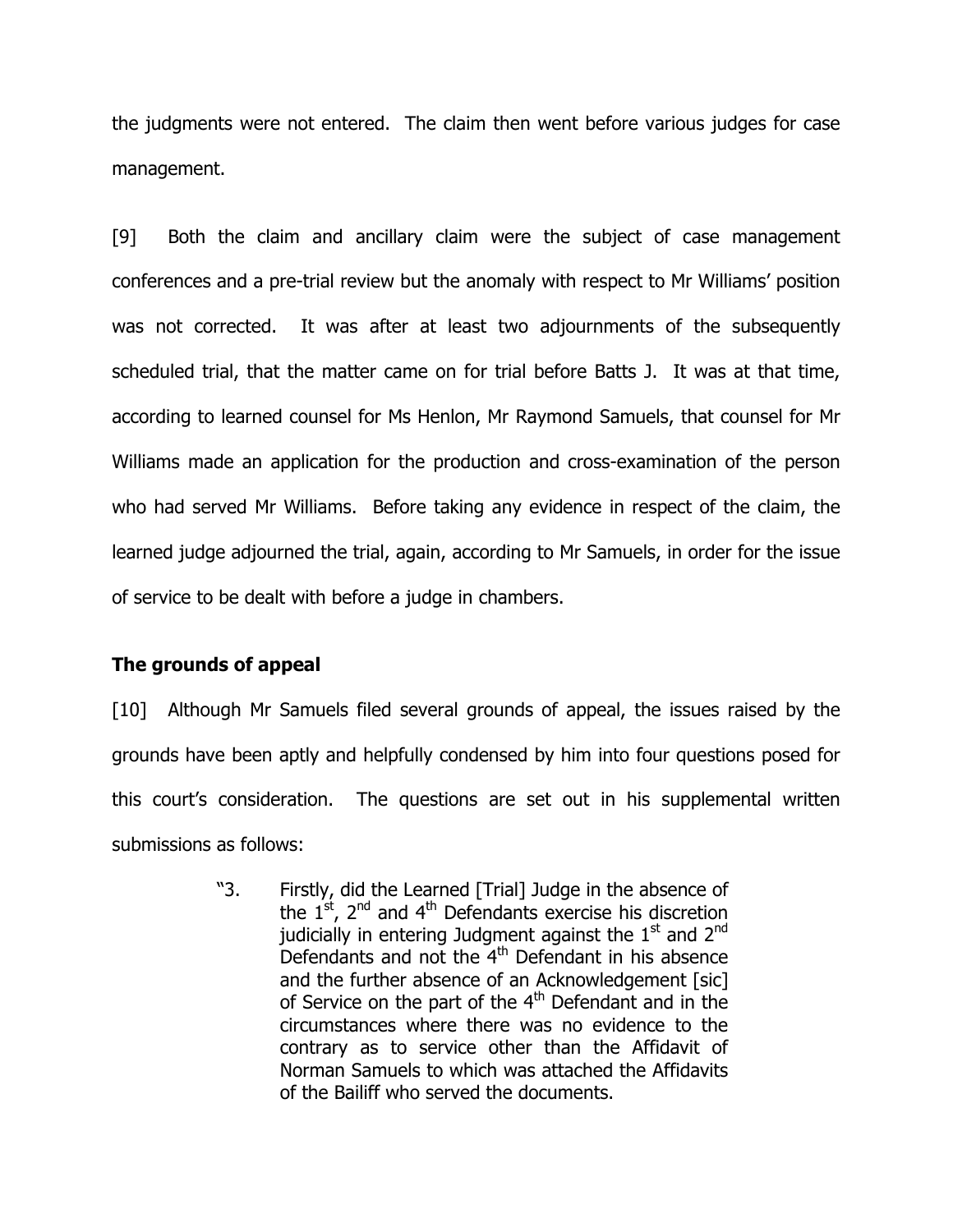- 4. Secondly, did the Learned Trial Judge have jurisdiction to treat the  $4<sup>th</sup>$  Defendant and/or his Attorney-at-Law as having standing before the Court at the material time namely 11:00 a.m. when the matter was first called up and at 2:00 p.m. when Court resumed after the lunch interval when the  $4<sup>th</sup>$ Defendant was absent and in the circumstances where there was no Acknowledgement [sic] of Service filed for and on behalf of the  $4<sup>th</sup>$  Defendant.
- 5. Thirdly, did the Learned Trial Judge exercise his discretion judicially in recalling the Claimant from the witness box and adjourning the trial when her evidence was about to begin in proof of her case (see Civil Procedure Rules [sic] 39) in the circumstances where the  $1^{st}$ ,  $2^{nd}$  and  $4^{th}$  Defendants were absent on the basis that the  $4<sup>th</sup>$  Defendant's Attorney-at-Law wished to cross-examine the Affiant to challenge service of the Claim Form, Acknowledgement [sic] of Service Form, Prescribed Notes for the Defendant and Defence Form and Particulars of Claim on the  $4<sup>th</sup>$ Defendant, in the absence of the 4<sup>th</sup> Defendant and in the absence of any notice of application prior to the trial date…
- 6. Fourthly, was the Learned Trial Judge in error in preventing the Claimant from proving her case in the absence of the  $1<sup>st</sup>$ ,  $2<sup>nd</sup>$  and  $4<sup>th</sup>$  Defendants in accordance with CPR rule 39 by adjourning the trial..."

These will be dealt with in turn. Questions three and four raise the same issues and shall be dealt with together.

## **The refusal to enter judgment against Mr Williams**

[11] It is not clear from the record of appeal how the learned judge came to be placed in the unusual position of being requested, at a time when the matter was scheduled for trial, to enter default judgments against the defendants. No attempt has been made to explain it.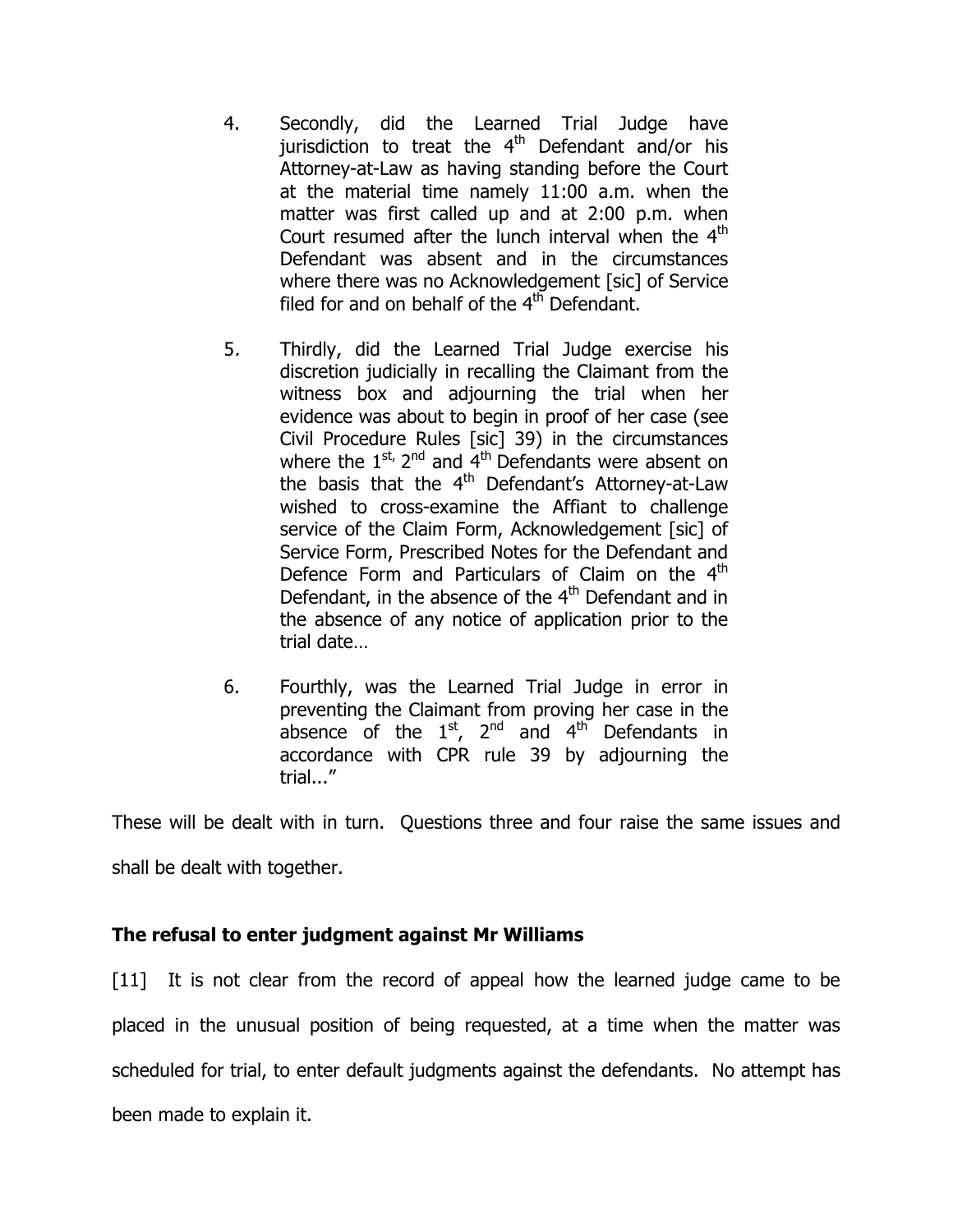[12] In the written submissions filed in support of the appeal, counsel for Ms Henlon, lamented that there "is a view among the Judges of the Supreme Court of Judicature that the entering of a Default Judgment is the sole purview of the Registrar of the Supreme Court". Whether or not that assertion is correct, it may be noted that rule 12.9(2) of the CPR gives some guidance with regard to circumstances where there is a request for default judgment against one or some of several defendants. This rule may hold the answer to the absence of judgments against the defendants who had defaulted. Rule 12.9(2) states:

- "(2) Where a claimant applies for a default judgment against one of two or more defendants –
	- (a) if the claim can be dealt with separately from the claim against the other defendants –
		- (i) the court may enter judgment against that defendant; and
		- (ii) the claimant may continue the proceedings against the other defendants; or

## (b) **if the claim cannot be dealt with separately from the claim against the other defendants** –

- (i) the court may not enter judgment against that defendant; and
- (ii) the court must deal with the application at the same time as it disposes of the claim against the other defendants." (Emphasis supplied)

[13] As has been mentioned above, Mr Abrahams is the owner of the vehicle that Mr Williams was driving. Mr Abrahams was contesting the issue of liability. It would have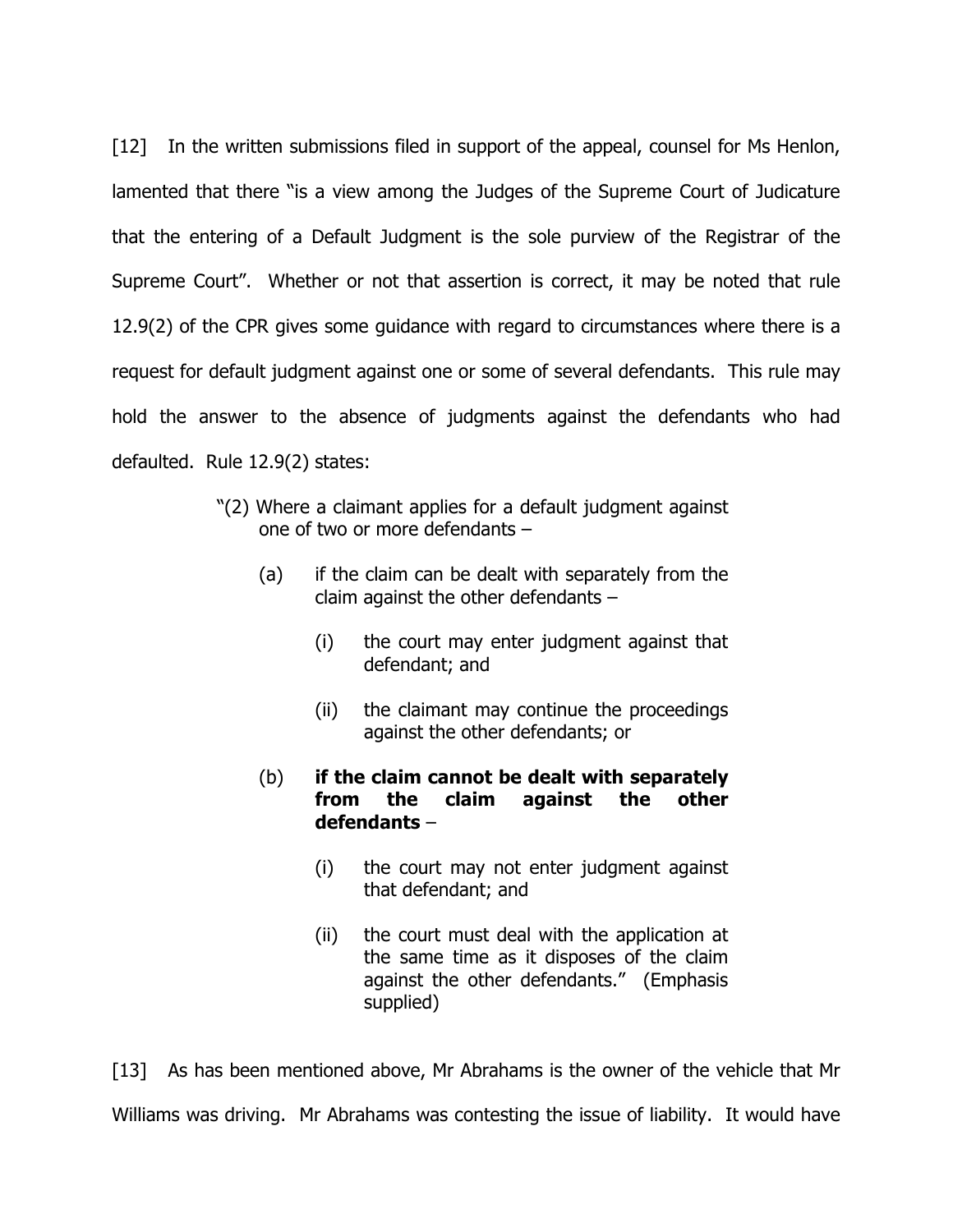been incongruous for a judgment to have been given in Mr Abrahams' favour after a trial (assuming convincing evidence from Mr Williams or some other person), while there was a judgment in default against Mr Williams. For that reason it may properly be said that rule 12.9(2)(b) applied to this scenario and that the claim against Mr Williams could not "be dealt with separately from the claim against" Mr Abrahams, given the latter's defence. For that reason, a judgment in default, in advance of a trial, would have been inappropriate.

[14] It would also have been an unhappy situation, although not in breach of the rules, for a judgment in default of acknowledgment of service to have been entered against Mr Williams when he had filed an ancillary claim in which he acknowledged the existence of the claim and the contents of the Particulars of Claim filed therein. The ancillary claim stated in part as follows:

> "**This Claim has been brought by the Claimant against the First, Second, Third and Fourth Defendants in accordance with Claim Form and Amended Particulars of Claim dated the 9th day of December, 2005** that have been filed in these proceedings…

The First and Second Ancillary Claimants claim against the First and Second Ancillary Defendants:-

[the relief sought, including an indemnity was then set out]

On the grounds that:-

[negligence and contributory negligence were then alleged against Mr Davy]

The First and Second Ancillary Claimants will ask the Court to determine the following matters not only between the Claimant and the Defendants but also between the said Ancillary Claimants and the Ancillary Defendants.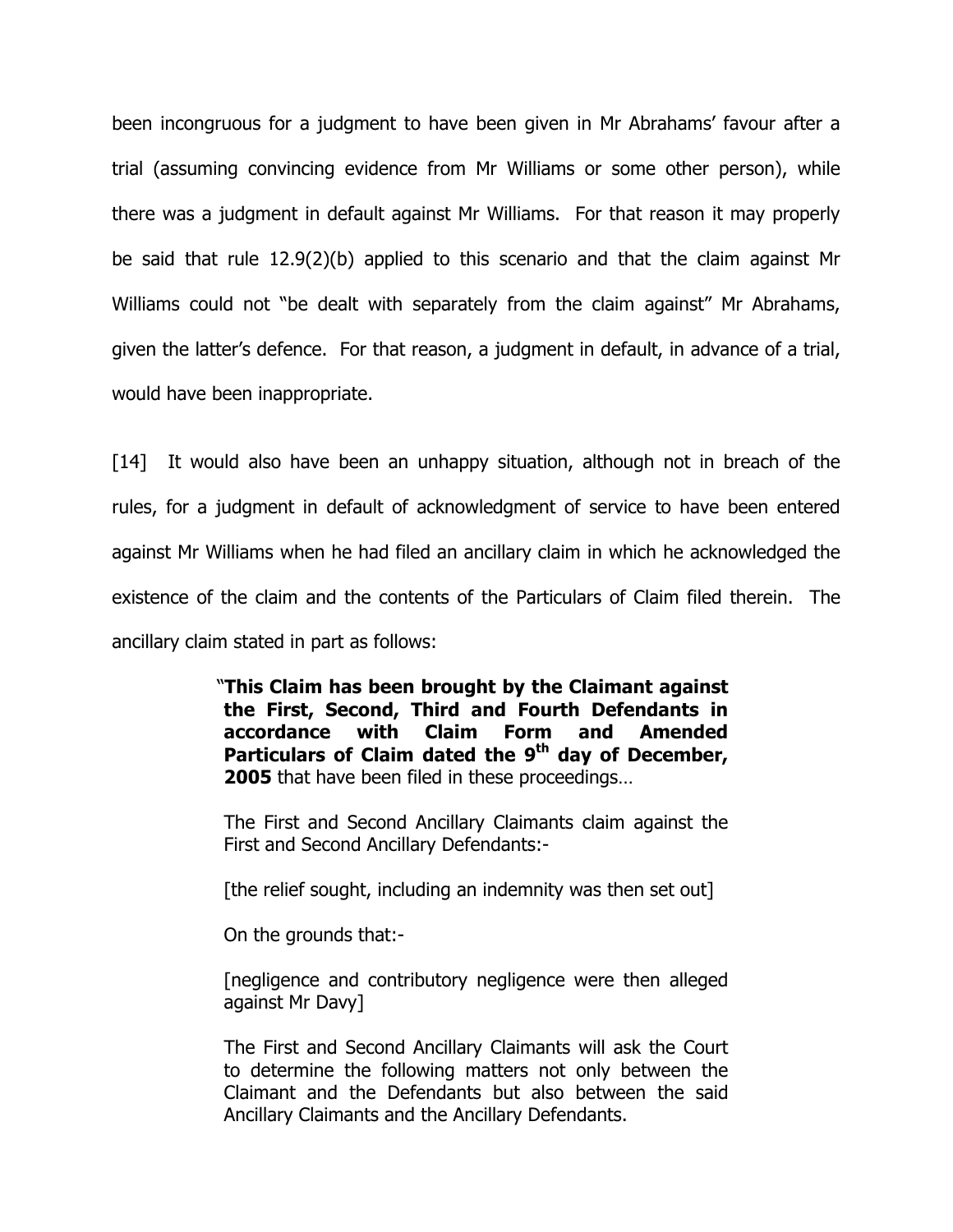[the issues of liability, damages and costs were then set out.]" (Emphasis supplied)

It must, however, be made clear that the filing of the ancillary claim did not obviate the filing of an acknowledgment of service or a defence. Rule 9.2(5) of the CPR only excuses the filing of an acknowledgement of service if a defence has been filed and served within the time specified for acknowledgements of service. Indeed, an ancillary claim seeking a contribution or indemnity against another defendant, may only be properly filed if the defendant seeking that relief, "has filed an acknowledgment of service or a defence" (rule 18.3(1) of the CPR). Mr Williams' purported participation in the ancillary claim was therefore of no effect as he had not complied with the requirements of rule 18.3(1).

[15] Despite Mr Williams' breaches, the learned judge, in those circumstances was not incorrect in refusing to enter a judgment against Mr Williams. The situation required a number of case management orders to regularise the untidy situation in respect of Mr Williams' position, that is, if Mr Williams was amenable to the regularisation.

[16] Mr Williams' position was very different from the position of Ms Pink and Mr Davy as not only were both of those defendants clearly in default but there was no indication that either one was attempting to oppose the claim. There was, therefore, no incongruity between those defendants' positions, as existed in the situation with Messrs Abrahams and Williams.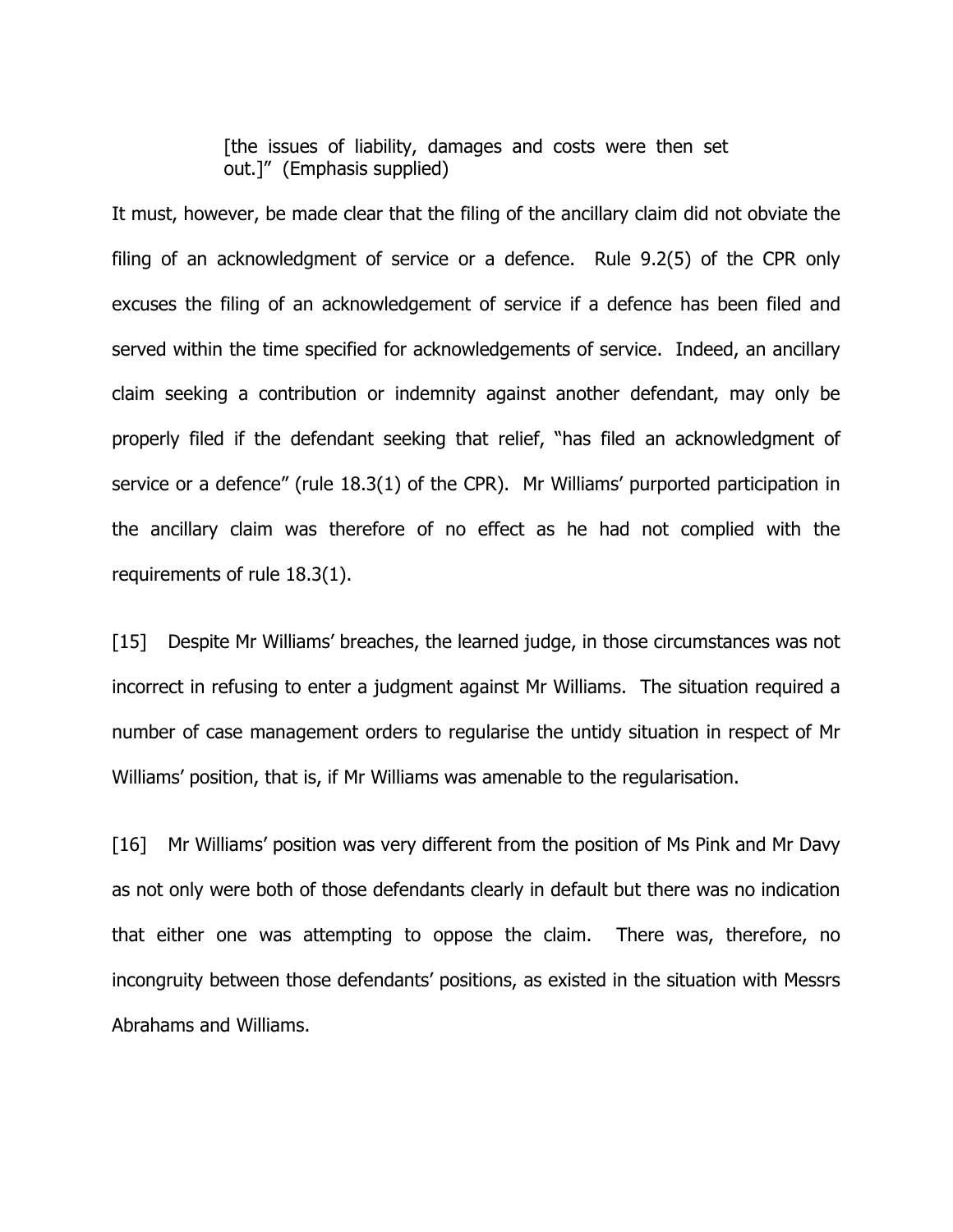#### **The standing of Mr Williams and his counsel**

[17] Ms Henlon's second complaint is that the learned judge improperly allowed counsel to speak on behalf of Mr Williams when Mr Williams had filed no acknowledgment of service, so as to be heard in the claim. This complaint ignores the fact that the ancillary claim had been filed by attorneys-at-law on behalf of Mr Abrahams and Mr Williams. Those attorneys-at-law had instructed counsel who appeared before Batts J.

[18] It is true, because Mr Williams' participation in the ancillary claim was of no effect, that the situation was untidy. Nonetheless, the learned judge could have, in his discretion, allowed learned counsel who appeared before him for Mr Abrahams, to also address the court on behalf of Mr Williams. Properly speaking, learned counsel should have given an undertaking that an acknowledgment of service would have been filed. Given the circumstances of the case, this is such a minor procedural error that this court will not give support to this complaint.

### **The adjournment and the basis of counsel's application for the adjournment**

[19] The third and fourth questions deal with the issue of the adjournment and the basis for the adjournment. As has been opined above, it was not inappropriate for the learned judge to have refused to proceed with a trial with Mr Williams' position in the claim being in such a confused state. An adjournment was indeed the most efficient position for him to have taken. It is, however, necessary to assess the basis on which the learned judge granted the adjournment and sought to refer the matter to chambers. Ms Henlon asserts that the basis for the adjournment was for the person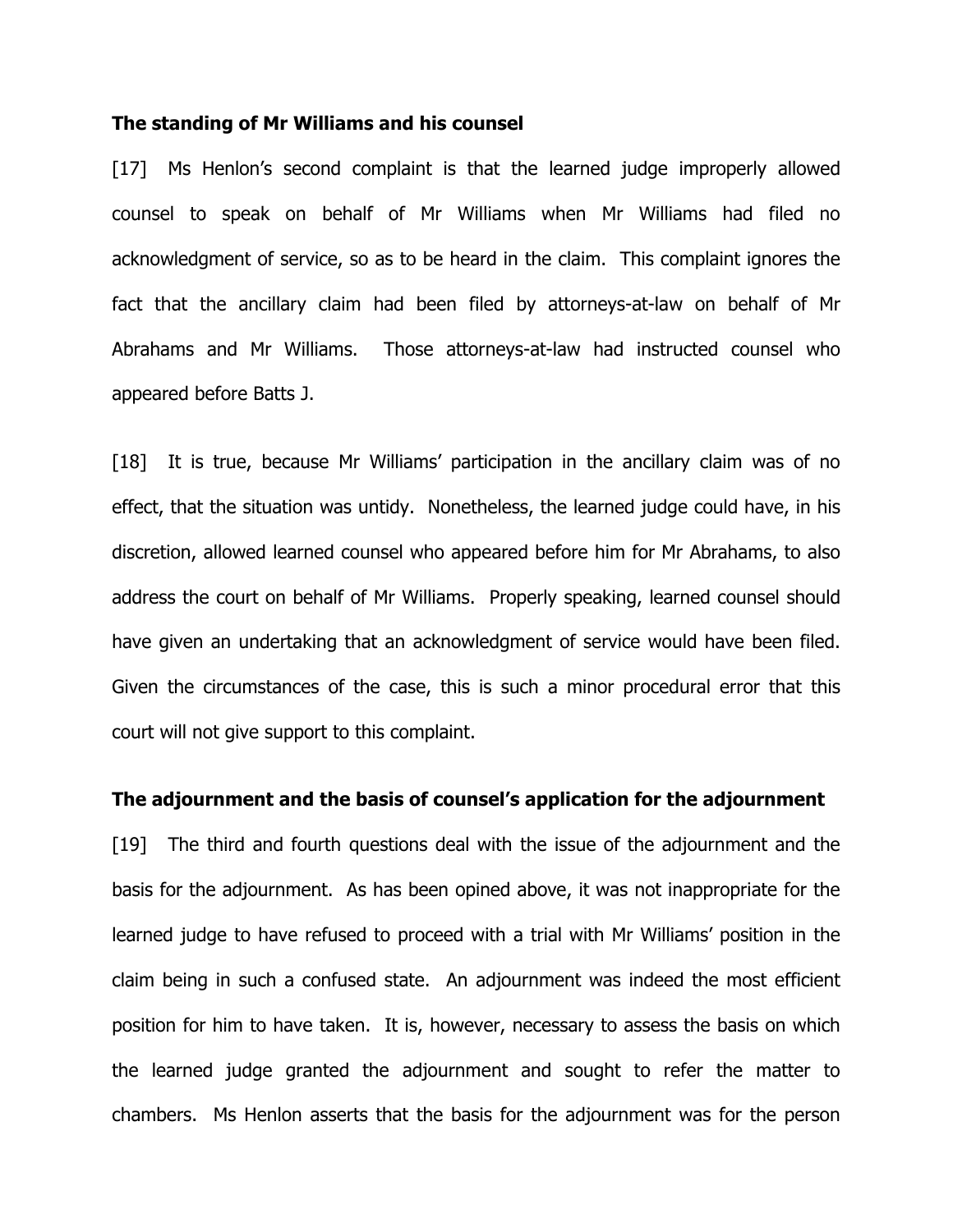who served Mr Williams to attend to be cross-examined in respect of his affidavit of service.

[20] It is to be noted, however, that the minute of order in respect of Batts J's order, does not mention the issue of cross-examination. The relevant portion of the minute of order states:

> "(3) The question as to whether Judgment in default is to be entered against the  $4<sup>th</sup>$  defendant [is] reserved for determination by a Judge in chambers on the 7/10/14 at 11:00 am."

[21] The complaint concerning the basis of the adjournment was not contained in an affidavit but rather was confined to Mr Samuels' submissions. There is also no indication from the learned judge as to his motivation for granting the adjournment. This being a procedural appeal, no such indication is likely to have been forthcoming.

[22] In the absence of such evidence, it may be best to only speak generally to the complaint. It would have been inappropriate for an order to have been made so as to have the issue of service on Mr Williams assessed. This is not a case where Mr Williams was contesting the validity of a judgment that had been entered against him. This was not a case where Mr Williams was denying knowledge of the existence of the claim. On the contrary, as has been shown above, Mr Williams had demonstrated his knowledge of the existence of the claim and its contents and, by filing an ancillary claim thereto, had submitted to the jurisdiction of the court in respect of the claim. It would have been a waste of judicial time to have embarked on an assessment of the issue of service on Mr Williams.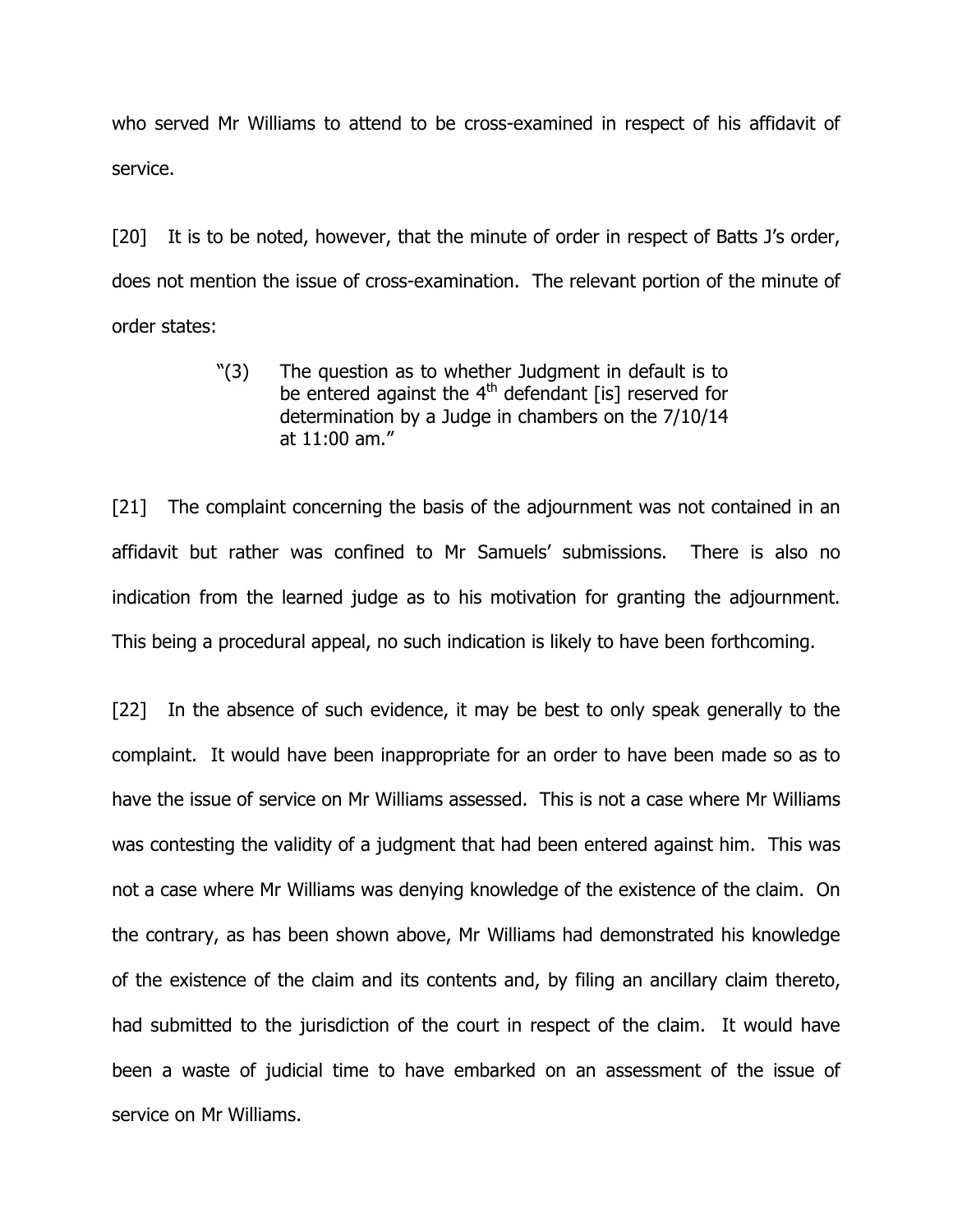[23] On the face of the documents, including his purported participation in the ancillary claim, a default judgment could have been entered against Mr Williams. It would have been more consistent with the overriding objective, however, if case management orders were made to allow him to correct the untidiness of his position in the claim.

[24] The learned judge was not wrong in adjourning the matter for the issue of a default judgment to be assessed in chambers. He could have, however, been more precise in stipulating that the referral was to have the issue of Mr Williams' standing in the case regularised.

[25] It is to be noted that Mr Samuels stressed rules 39.5 and 39.6 of the CPR in support of his assertion that the learned judge ought to have proceeded with the trial and denied any application for an adjournment. Rule 39.5 entitles the court, on a trial date, to proceed with the trial despite the absence of any party who fails to attend the trial. The rule states:

- "39.5 Provided that the judge is satisfied that notice of the hearing has been served on the absent party or parties in accordance with these Rules –
	- (a) if no party appears at the trial the judge may strike out the claim and any counterclaim; or
	- (b) **if one or more, but not all parties appear the judge may proceed in the absence of the parties who do not appear**." (Emphasis supplied)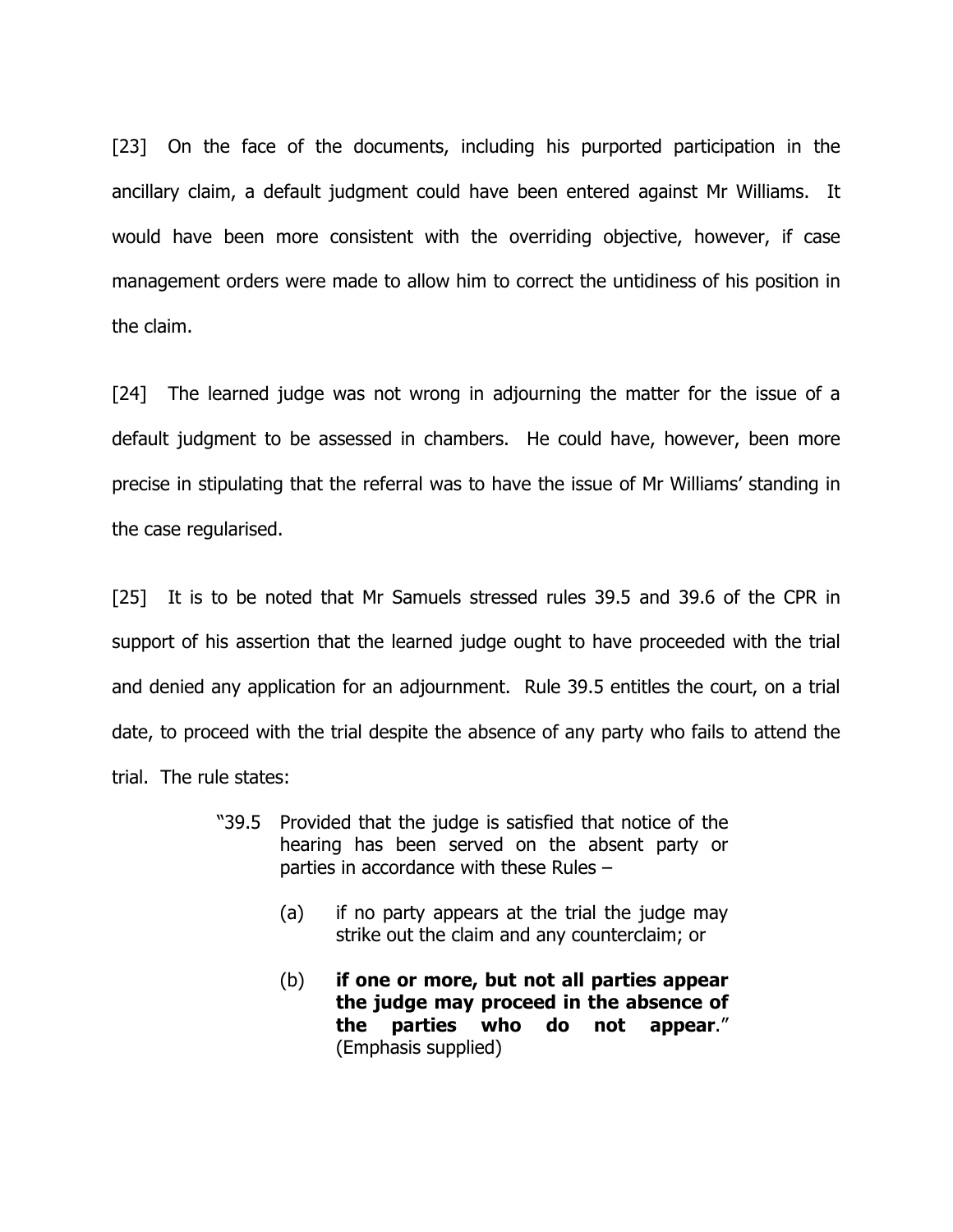It will have been noted that the judge is not obliged to proceed in the absence of parties. The word "may" implies a discretion being given to the judge. The discretion is important, especially as rule 39.6 allows the absent party to apply to set aside any judgment given in his absence. The relevant part of that rule states:

> "39.6 (1) A party who was not present at a trial at which judgment was given or an order made in its absence may apply to set aside that judgment or order."

[26] If the circumstances are such that a judge would clearly be wasting judicial time by proceeding with a trial, which will result in a justifiable application to set aside the resulting judgment, why would the judge do so? That process would be in breach of the overriding objective of the CPR. Mr Samuels' reliance on rules 39.5 and 39.6 do not assist this appeal.

### **Conclusion**

[27] The fact that Mr Williams' position was tightly bound up with Mr Abraham's defence, it would not have been efficient for a judgment in default to have been entered against him. Rule 12.9(2)(b) of the CPR applied to this situation.

[28] Mr Williams' standing was, however, irregular in that he had neither filed an acknowledgment of service nor a defence to Ms Henlon's claim. It was necessary, therefore, that the irregularity be cured and the issue of whether he was defending the claim along with Mr Abrahams, be resolved. These issues justified the learned judge